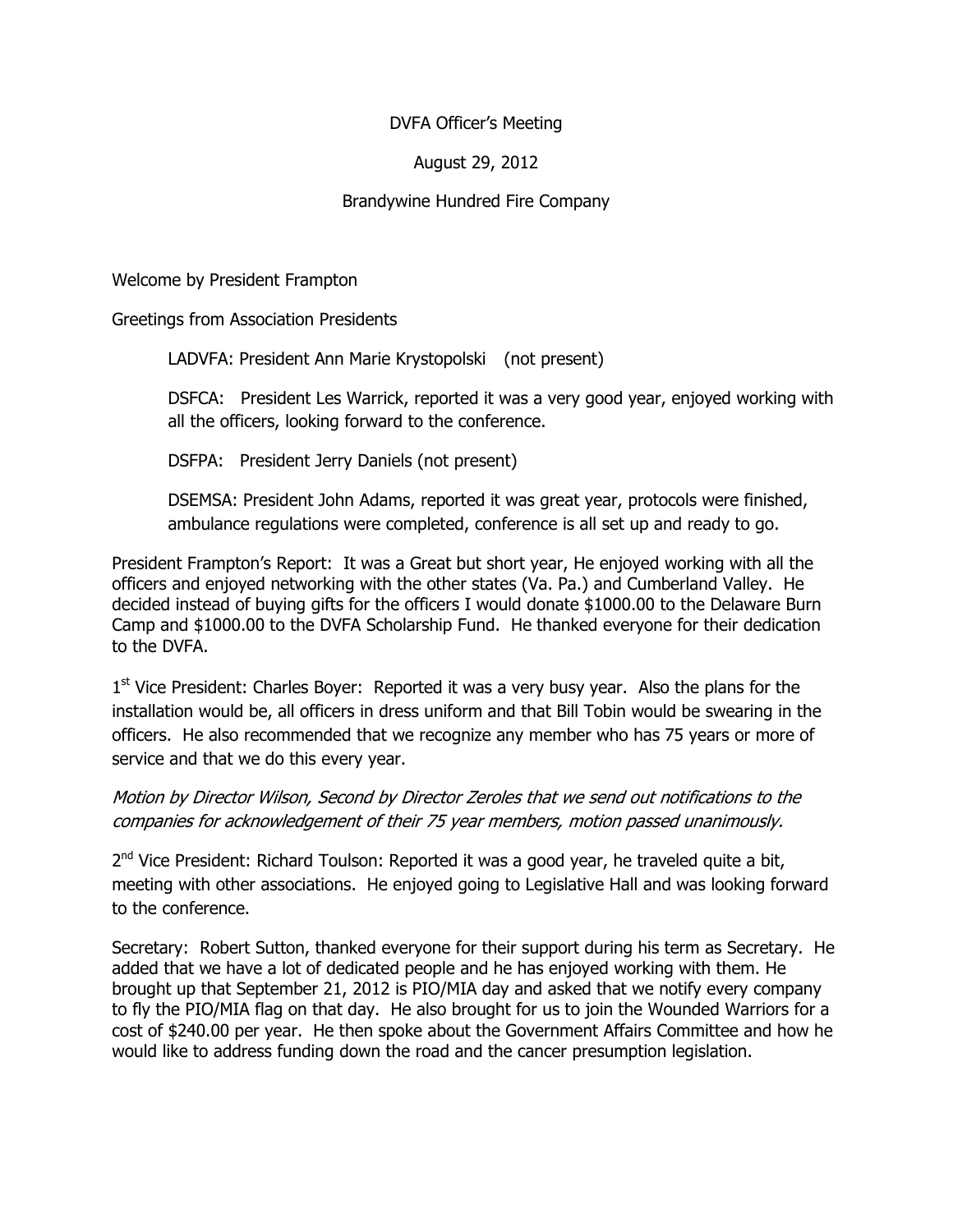#### Motion by Secretary Sutton that we support the PIO/MIA day and join the Wounded Warriors, second by Director Wilson, motion passed unanimously

Treasurer: Allen Metheny, reported that the upcoming NVFC meeting is in Fairbanks, Alaska and the he and Ken McMahon would be attending. He also reported that Merrill Lynch would no longer allow investing money for companies who are publicly funded. He suggested that we transfer our investments from Merrill Lynch to Citizens Bank. He also reported that Globe is giving away up to 20 sets of gear and the NVFC has been reviewing the applications. He added that the audit is done.

## Motion by Director Wilson, Second by Director White to transfer our funds to Citizens Bank, motion passed unanimously.

Conference Chairman: Mike McMichael, reported that the conference is almost ready. He has the DJ for after the parade, the signs and banner will be picked up on September  $6<sup>th</sup>$ . He also reported on the Kennett Square participation at the luncheon and he invited Bill and Evelyn Clark to attend the luncheon because of all their years of dedication to the souvenir committee. Bill and Evelyn are retiring. He reported that the new PCR (Patient Care Reporting System) will be on display at the conference.

Delaware State Fire Prevention Commission Chairman: Dave Roberts, reported that the new protocol classes will be on line starting September 1 and they will have to be completed by December 31 to maintain the certifications. He spoke about the recent audits and the fines of the fire companies. He spoke about the Burn Camp and the outstanding job done by John Lattomus. He thanked everyone you the outstanding year and the support of the DVFA.

#### Foundation and Out of State Coordinator: Steve Austin, not present

Executive Manager: Warren Jones, reported on the new SAFER grant just submitted and the reasons we were not selected for last year's. He distributed a copy of the 2012 narrative. He made a suggestion for the next SAFER round and will bring it up to the conference meeting floor. He next reported that the DVFA Anniversary is mistaken and that we need to change it before we reach the 100 Anniversary. He reported on the conference attendance, the packet items, and the problem with the conference mugs. He next reported on the offer from Big Dogs Clothing Company and the disposition of the Hope Fire Department. He reported that we have two new Partners in Progress, the Delaware City Refining Company and 1-800-Board up. He then reported on the meeting he attended this week with the Sussex County CISM team leaders and the Delaware State Police. He also reported on a request to rejoin the NFPA. Lastly, he spoke about the differences with the EMS Association on the registrations for the conference training and asked for a direction on how he should proceed. It was decided that President Frampton and conference Chairman McMaichle would handle any changes to the EMS classes.

Motion by Director Wilson, Second by Secretary Sutton that the association rejoin the NFPA, motion passed unanimously.